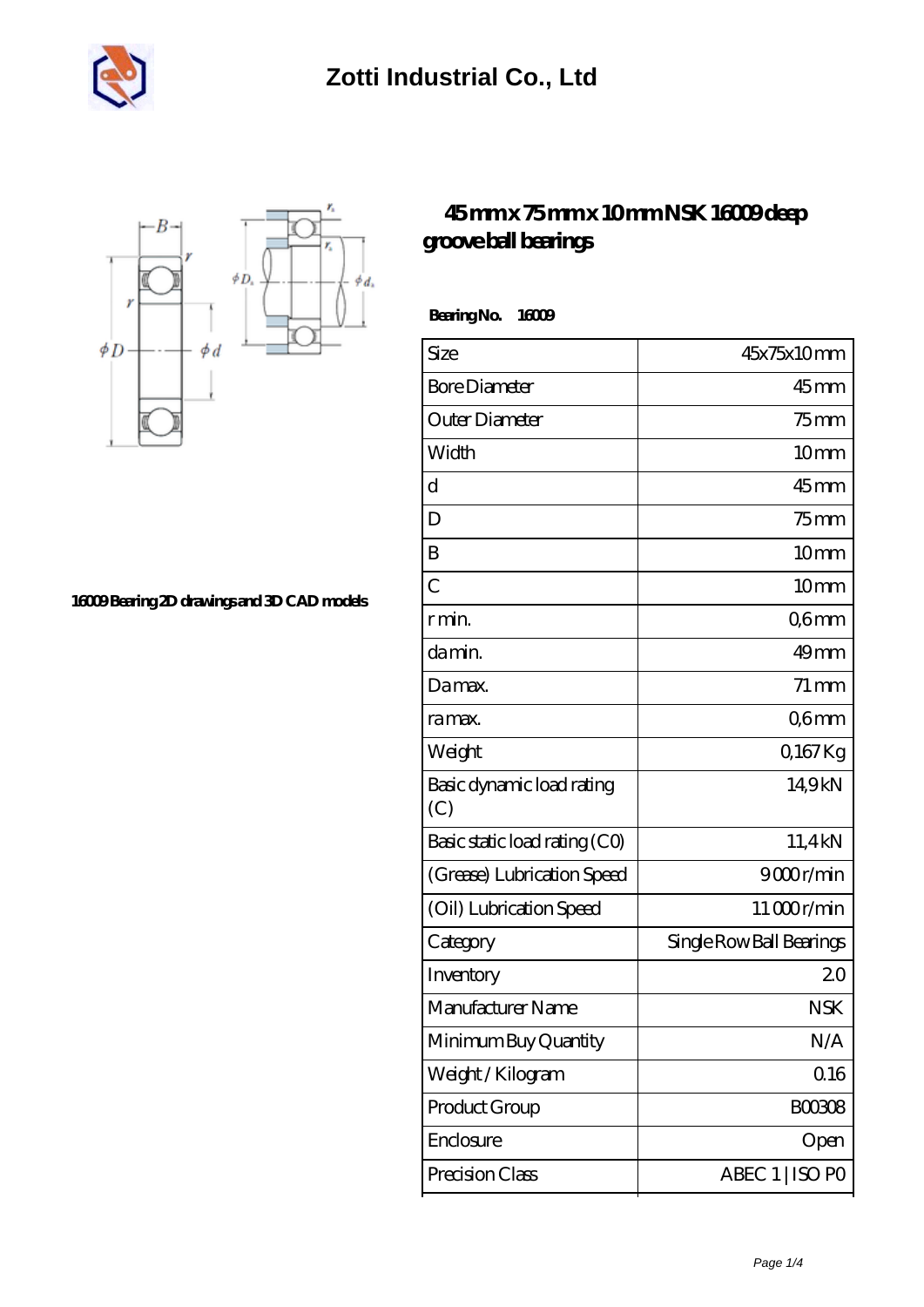

## **[Zotti Industrial Co., Ltd](https://m.musik-graz.net)**

| Maximum Capacity / Filling<br>Slot | No                                                                                                                                                                          |
|------------------------------------|-----------------------------------------------------------------------------------------------------------------------------------------------------------------------------|
| Rolling Element                    | <b>Ball Bearing</b>                                                                                                                                                         |
| Snap Ring                          | No                                                                                                                                                                          |
| <b>Internal Special Features</b>   | No                                                                                                                                                                          |
| Cage Material                      | Steel                                                                                                                                                                       |
| Internal Clearance                 | CO-Medium                                                                                                                                                                   |
| Inch - Metric                      | Metric                                                                                                                                                                      |
| Long Description                   | 45MM Bore; 75MM<br>Outside Diameter; 10MM<br>Outer Race Diameter;<br>Open; Ball Bearing, ABEC 1<br>ISO PQ No Filling Slot; No<br>Snap Ring, No Internal<br>Special Features |
| Category                           | Single Row Ball Bearing                                                                                                                                                     |
| <b>UNSPSC</b>                      | 31171504                                                                                                                                                                    |
| Harmonized Tariff Code             | 8482105068                                                                                                                                                                  |
| Noun                               | Bearing                                                                                                                                                                     |
| <b>Keyword String</b>              | Ball                                                                                                                                                                        |
| Manufacturer URL                   | http://www.nskamericas.co<br>m                                                                                                                                              |
| Weight/LBS                         | 0353                                                                                                                                                                        |
| <b>Bore</b>                        | 1.772Inch   45 Millimeter                                                                                                                                                   |
| Outside Diameter                   | 2953Inch   75 Millimeter                                                                                                                                                    |
| Outer Race Width                   | 0.394 Inch   10 Millimeter                                                                                                                                                  |
| bore diameter:                     | 45mm                                                                                                                                                                        |
| static load capacity.              | 11400N                                                                                                                                                                      |
| outside diameter:                  | $75$ mm                                                                                                                                                                     |
| precision rating                   | Not Rated                                                                                                                                                                   |
| overall width:                     | 10 <sub>mm</sub>                                                                                                                                                            |
| finish/coating                     | Uncoated                                                                                                                                                                    |
| bore type:                         | Round                                                                                                                                                                       |
| cage material:                     | Steel                                                                                                                                                                       |
| closure type:                      | Open                                                                                                                                                                        |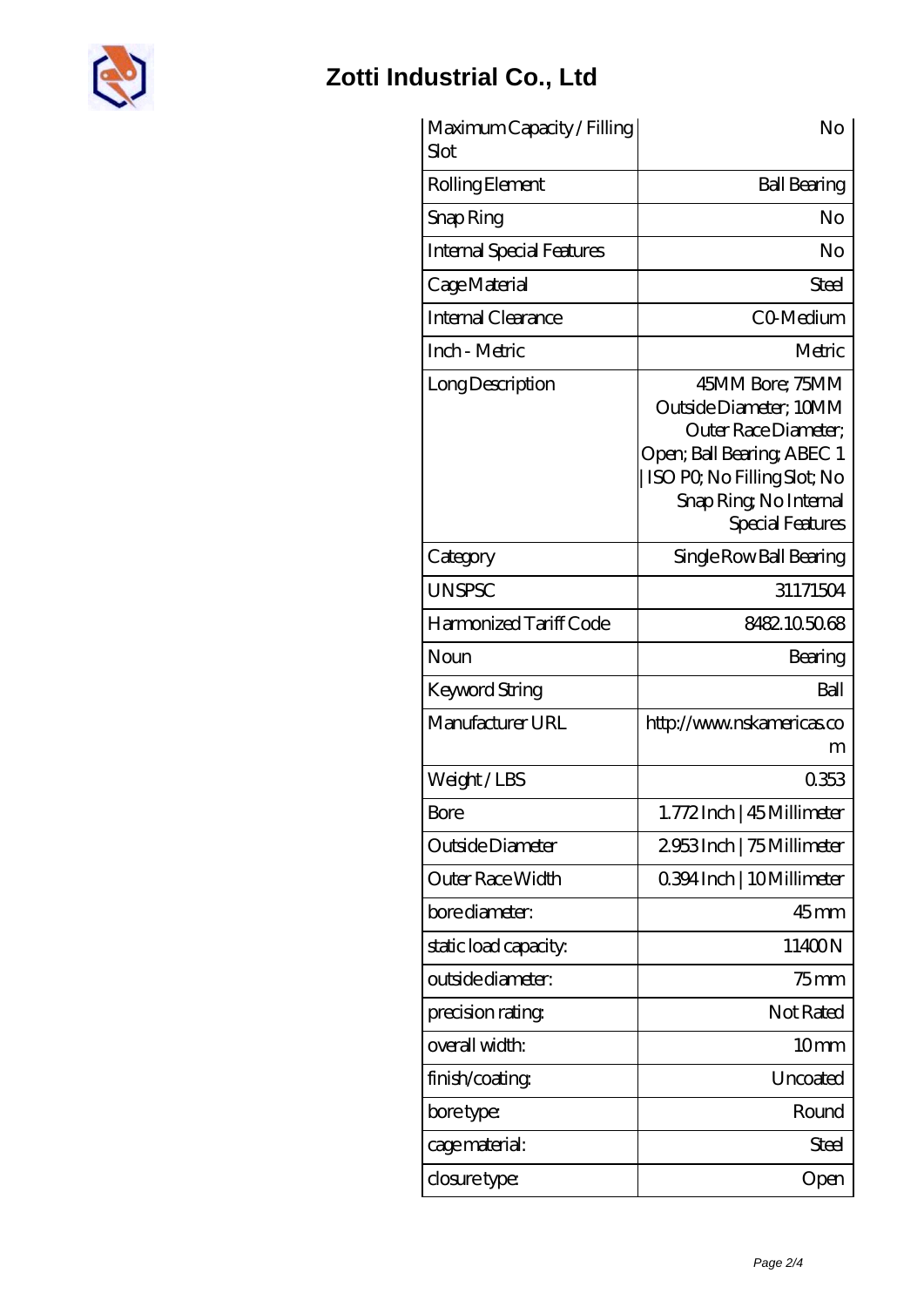

| outer ring width:      | 10mm                     |
|------------------------|--------------------------|
| rowtype & fill slot:   | Single Row Non-Fill Slot |
| fillet radius          | 06 <sub>mm</sub>         |
| internal clearance:    | CO                       |
| maximum rpm:           | 11000RPM                 |
| dynamic load capacity. | 14900N                   |
| series                 | 160                      |
| <b>SRI</b>             | 37                       |
| hidYobi                | 16009                    |
| LangID                 | 1                        |
| $D_{-}$                | 75                       |
| <b>SREX</b>            | 002                      |
| B                      | 10                       |
| damin                  | 49                       |
| hidTable               | ecat_NSRDGB              |
| Oil rpm                | 11000                    |
| <b>SRE</b>             | 37                       |
| mass                   | 0167                     |
| GRS rpm                | 9000                     |
| ra                     | 06                       |
| <b>SRIX</b>            | 002                      |
| $D_a$                  | 71                       |
| <b>SRIN</b>            | $-002$                   |
| CO                     | 11.4                     |
| fo                     | 159                      |
| <b>SREN</b>            | $-0.02$                  |
| DE_                    | 67.144                   |
| Prod_Type3             | DGBB_SR_OT               |
| DA_                    | 7.144                    |
| bomp                   | Ο                        |
| $Z_{-}$                | 14                       |
| yobi                   | 16009                    |
|                        |                          |